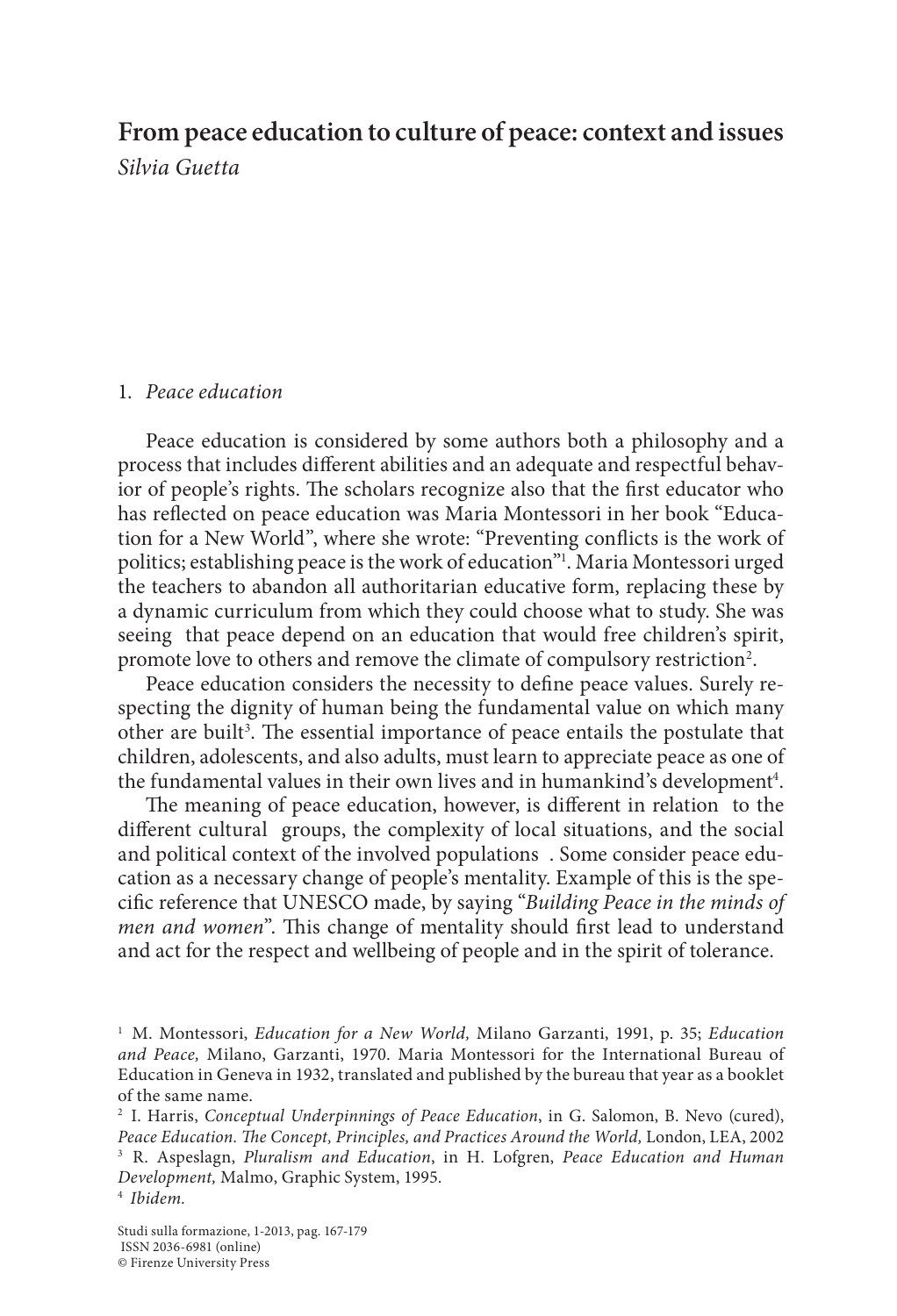#### SILVIA GUETTA

Tolerance implies willingness to tolerate a position, idea or behavior, which are expressed by a person but considered wrong by his fellow. Nevertheless, the other acknowledges its existence, respecting the right and freedom of the other person to express them and to conduct his life according to those ideas and beliefs. The tolerant may react in a "negative" – passive way, namely ignore or overlook views, which he objects to. He might also react in a "positive" – active manner by supporting and defending the right of another person to express ideas, which he might consider wrong politically, morally or in the social sphere5 . As UNESCO indicates, tolerance is integral and essential to the realization of human rights and the achievement of peace. In its most simple and fundamental form, tolerance is according others the rights to have their persons and identities respected $^6$ .

Another interpretation considers peace education as a progressive development of specific competencies that create the predisposition to nonviolent conflict management and resolution 7 . In this case, we can consider the need of interacting with others, evaluating and acting by behaviors that tend to accessibility, dialogue and encounter, so that problems can be solved without violence.

In contexts of strong social inequality, where the processes of autonomy and research for independency of local social conditions still generate political transformations, the biggest investment is oriented towards problematic, related to human rights' respect . In these contexts, peace education does not pertain to the need of dialogue, encounter, and prospective research of shared conflict resolution, but to educate to the identification, acknowledgement and guarantee of rights. This process is strictly linked with the development of the education system, of its curricula, and the social opportunities that people identify in society.

For those countries living in certain economic standard condition, even in presence of part of the population, who lives in poverty and with different political models of democracy, and although with different characteristics, peace education is generally linked, on one side, to peace movements, and to local and global social issues, on the other. In the first case, it is possible to consider the strong presence of non-governmental organizations (NGOs), involved with the support of the human and economic development, in at risk contexts of internal warlike conflict, civil struggles, and, externally, of conflict involvement with belligerent countries. Within this kind of interventions, the reflection about peace education is mostly towards providing knowledge and tools for human resource management and the use of technologies in socially deprived areas  $^{\mathrm{s}}$ .

Countries in a more advantaged economic condition pose attention to

<sup>5</sup> Y. Iram, *Culture of Peace: Definition, Scope and Application*, in Y. Iram, H. Waharman, Z. Gross, *Educating toward a culture of peace,* Michigan, IAP, 2006.

<sup>6</sup> UNESCO, *Tolerance: the threshold of Peace,* Paris, UNESCO, 1994.

<sup>7</sup> M. Sinclar, *Learning to Live Together. Building Skills, Values and Attitudes for the Twentytwo Century*, Geneva, International Bureau of Education, 2004.

<sup>&</sup>lt;sup>8</sup> Different examples of these kinds of interventions are presented in the second part of the book.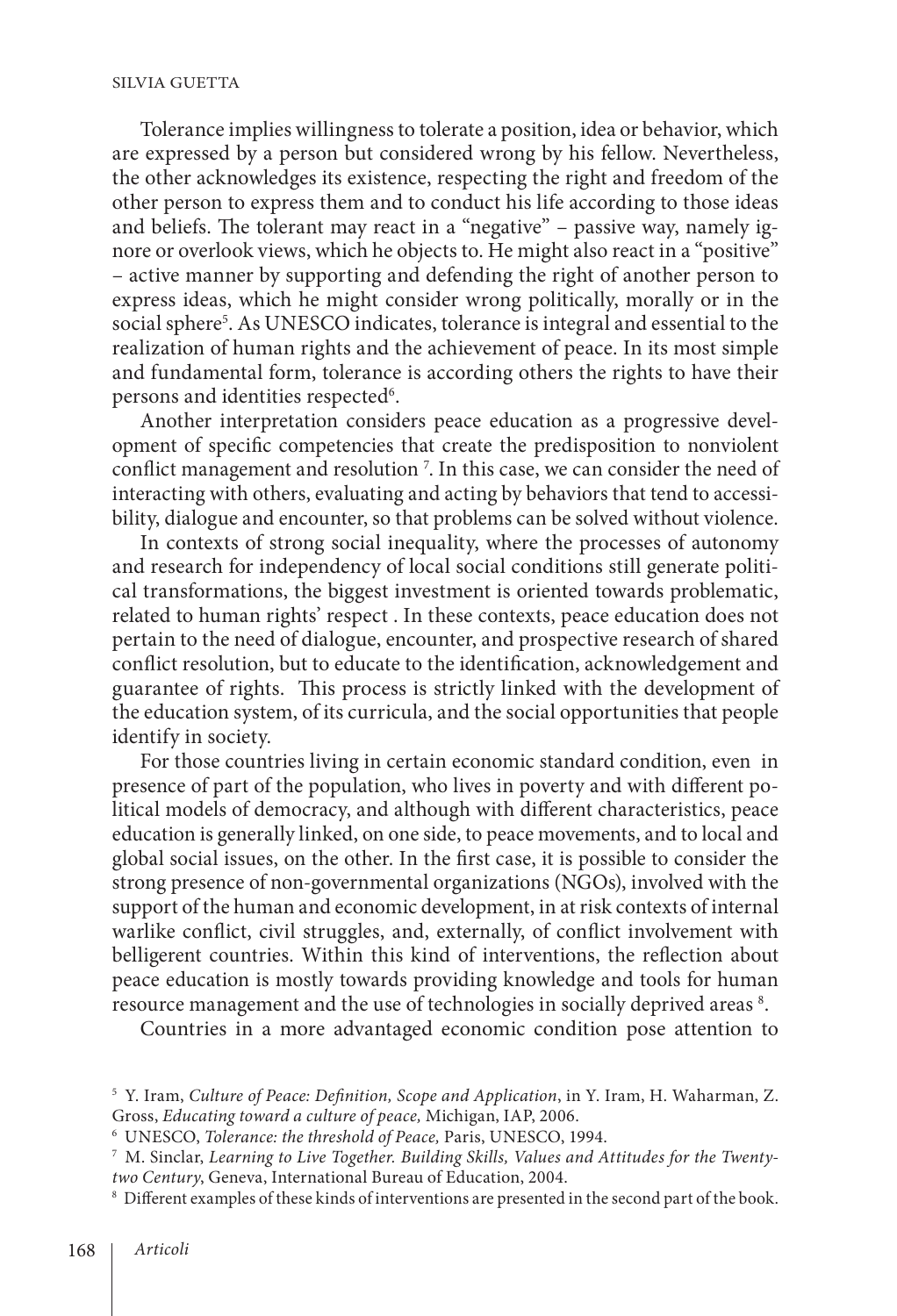peace education in relation to environmental and ecological issues, and to the debate about sustainable development and commitment to disbarment, through an attempted campaign to inform about collective responsibilities to development and conservation of this industry and the costs that it requires, as well as the research for most sophisticated "neutral and cold" weapons and its production. In societies, where economic wellbeing is more prevailing, the topic of peace education is directly linked to the need of peaceful coexistence between different cultures, ethnicities and religions, to activate, especially through dialogue e reciprocal knowing. This entails, as well, the attention towards topics such as racism, anti-Semitism, and social discrimination. This opens to internal debates about the respect of diversity and the welcome of people coming from stories, experiences, and different cultural, formative, and social backgrounds. All of this refers in the specific to the intercultural aspects, that imply the capacity of knowing how to welcome in the name of the respect of diversity, the interest of comparison, as well as, the respect of social norms, in the places and environments of new dwelling, in order to guarantee pacific coexistence, in the growth and cultural osmosis.

In line with these aspects,  $\mathrm{UNESCO}^{\circ},$  the most important international governmental organization involved with these thematic, affirms that its goal is:

to contribute to peace and security by promoting collaboration among nations through education, science and culture, in order to further universal respect for justice, for the rule of law and for the human rights, and fundamental freedoms which are affirmed for the peoples of the world, without distinction of race, sex, language or religion, by the Charter of the United Nations<sup>10</sup>.

UNESCO defines, in short, peace education as "a set of valued, attitudes, models of behaviors and ways of life that reject violence and prevent conflicts by tackling their roots causes to solve problems through dialogue and negotiation among individuals, groups and nations" 11. In particular it is considered that in order for this culture to take form and became true in different contexts, we need to guarantee different levels of integrated intervention, that support action, in the implementation and in the sustainability of the development in question.

In this sphere, peace and security, in the sense of the guarantee of human security in terms of the defense of life as well as health, environment wellbeing and fundamental needs of each individual, can be realized with a reciprocal commitment among nations, as well as of each person. Central to all of this is the development of culture and knowledge of all the people

<sup>9</sup> United Nations Educational, Scientific and Cultural Organization www.unesco.org.

<sup>&</sup>lt;sup>10</sup> www.unesco.org Art.1 I of the Constitutive Act of UNESCO. In the article in question it is later asserted that war is made possible by the negation of the democratic principles of dignity, equality, and reciprocal respect.

 $11$  http://www3.unesco.org/iycp/uk/uk sum cp.htm.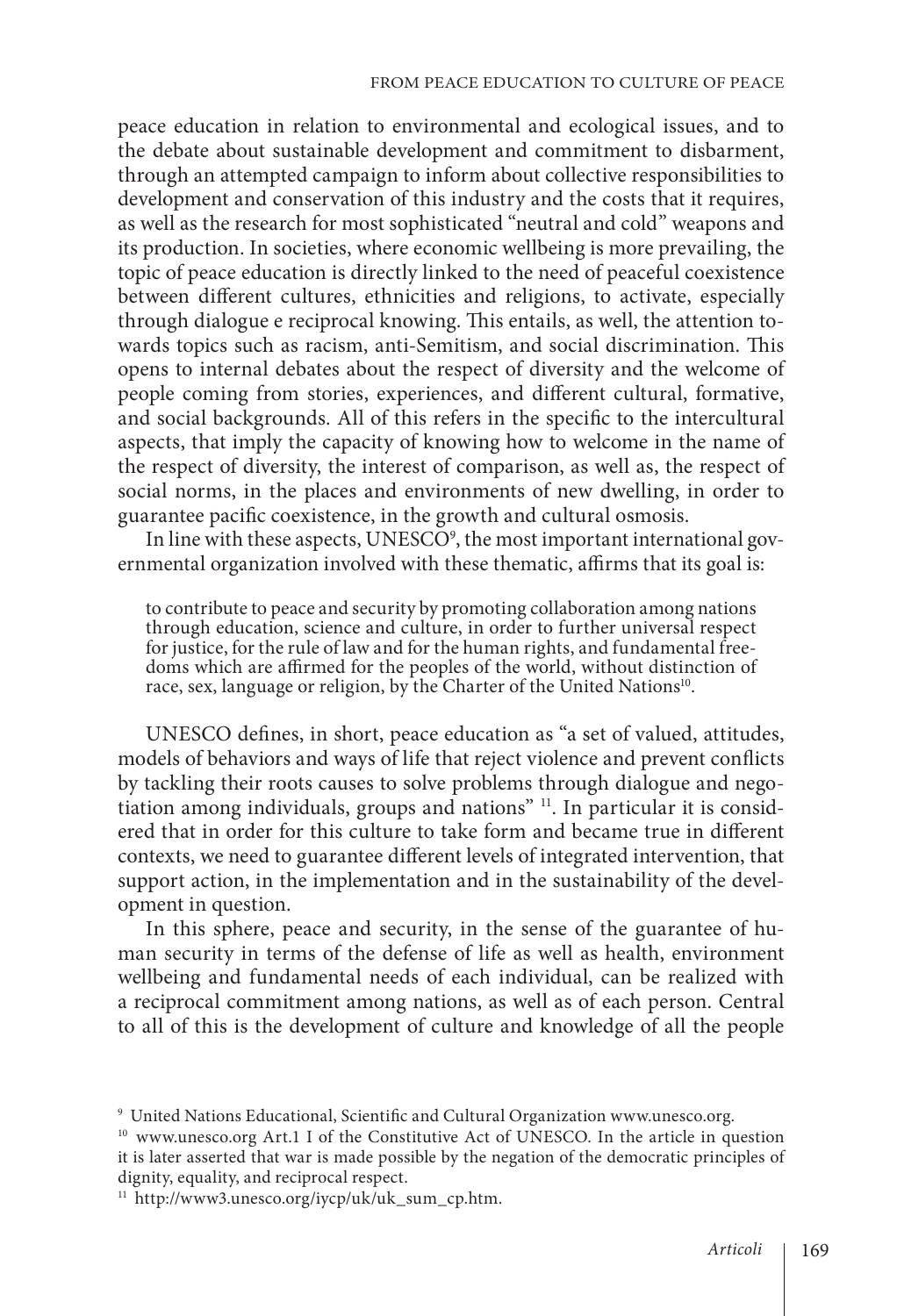#### SILVIA GUETTA

on the planet. Education becomes a strategy, a medium, a fundamental and necessary social engagement, so that, we can make way for peace and study methods and tools that would allow this to happen, in the respect of differences and social justice.

All efforts to establish and maintain peace are dependent on people's acknowledgement of human dignity which obliges educators to awaken respect for each individual in his or her inalienable personality regardless age, gender ethnicity, nationality, social status, educational standard and religion. Consequently, any violation of his or her personal intactness is in fundamental contradiction to the basic human values<sup>12</sup>.

Galtung considers that the peace must thought and taught peacefully. The educators and teachers use, often the violence in the classroom. The violence can be in the relationship or in other implicit forms that the pupils feel, but that they cannot counter. Therefore he "has argued that peace education itself must use methods and techniques that model peace including allowing students to participate fully in running the class, affirming differences and skills that students bring to peace education, and engaging in open ended dialogue, about the problems of war and peace"<sup>13</sup>

This claim, which surely opens up to many other reflections, one of them being that – when speaking of peace – we do not draw attention to war, has been introduced in this space, to better understand the passage from peace education to culture of peace 14.

#### 2. *Culture of Peace*

The concept of culture of peace was formulated only in 1989<sup>15</sup>, in view of the necessity of building up a new vision of peace, through the development of a new culture, specifically oriented to and based upon the universal values of respect for life, freedom, justice, and solidarity.

It is defined as consisting "of values, attitudes and behaviors that reflect and inspire social interaction and sharing based on the principles of freedom, justice and democracy, all human rights, tolerance and solidarity, that reject violence and endeavor to prevent conflicts by tackling their root causes to

<sup>&</sup>lt;sup>12</sup> W. Mitter, *Education for peace and Tolerance between Universalism and Cultural Pluralism: a Global Need*, in H. Lofgren, "Peace Education and Human Development"*,* op.cit.

<sup>13</sup> I. Harris, M. L. Morrison, *Peace education,* North Caroline, Mc. Farland Company, 2003, p. 52.

<sup>&</sup>lt;sup>14</sup> 53/243 Declaration and Programme of Action on a Culture of Peace, 6 October 1999, http://www3.unesco.org/iycp/uk/uk\_sum\_cp.htm.

<sup>&</sup>lt;sup>15</sup> Two event of end of 1989 need to be remembered as corollary of this new interest for a new world vision: the fall of the Berlin wall on November 9th and the end of the Cold War, the Declaration of the Rights of the Child on November 20th of the same year. In spite of the terrible bellicose events of the '90s such as the one on the Balkans, everything must also be seen in the precise prospective of change that was being prepared for the approach of the new millennium.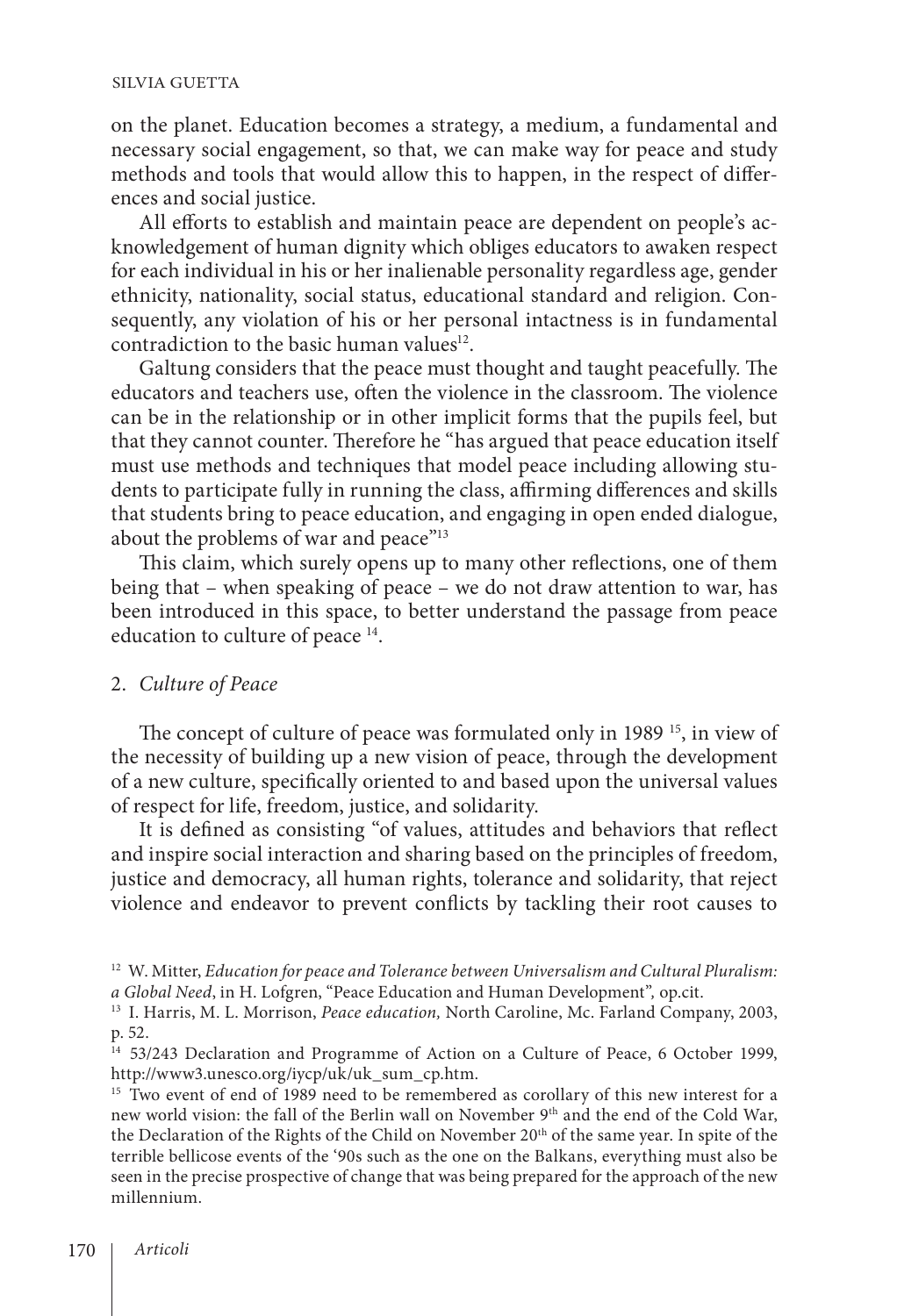solve problems through dialogue and negotiation and that guarantee the full exercise of all rights and the means to participate fully in the development process of their society"16. Therefore peace education fosters the culture of peace and, for UNESCO it was the heart of the International Decade for a Culture of Peace and Non-violence for the Children of the World (2001-2010).

Furthermore, the culture of peace also promotes tolerance and endeavors to prevent conflicts, facing the generating causes and individualizing possible solutions, where everyone is a main character, where everyone is on the same level for the discussion and legitimacy , and where communication is supported and inspired by dialogue, negotiation, and meditation. Only through the guarantee of the fulfillment of the forms of social participation, through the different means, it is possible to guarantee the development of democracy and active citizenship, responsible of the individual and collective wellbeing. From this, it is possible to understand how the culture of peace concept includes, in itself, the concept of peace education. In matter of fact, peace education requests the promotion of a culture of peace based on the value of the United Nations Charter, interested in guaranteeing conditions of pacific relations between nations, and on the respect of human rights, democracy and tolerance, the development of peace education in its different forms, gender equality, and violence and conflict prevention at different level (national-civil and international).

As mentioned in the document, the culture of peace can be supported by a stronger educational commitment that is activated in first place through the revision of scholastic curricula, the promotion of values of quality, attitudes and behaviors appropriate and coherent with the development of the culture of peace's actions. This needs to include the pacific resolution of conflicts, dialogue, the building of a participative consent and non –violence in social actions. All of this is strictly linked to the promotion of sustainable economic and social development, reducing poverty and social inequality and fostering the conditions for security, guaranteed both for people's life and the recognition of their different longing and needs. In particular, here the reference is to the necessity of intervening with specific means towards groups with special needs.

Another specific element of the culture of peace is the promotion of the respect for human right, because where war and violence rule, each and every human right is denied. There is nothing that can justify war, not even the one proclaimed in defense of people's rights. Therefore, it needs to be clear that at the base of every culture of peace worth if its name, one can find the principle of equality, parity of rights and social participation among men and women, even towards of the one considered as "the enemy". Until when the culture of supremacy of men over women will continue to dominate, we won't be able to speak of culture of peace. All of this is integrant part of the attention to encourage the democratic participation of everyone, towards the achieve-

<sup>16</sup> UNESCO, A/RES/53/243 www.unesco.org.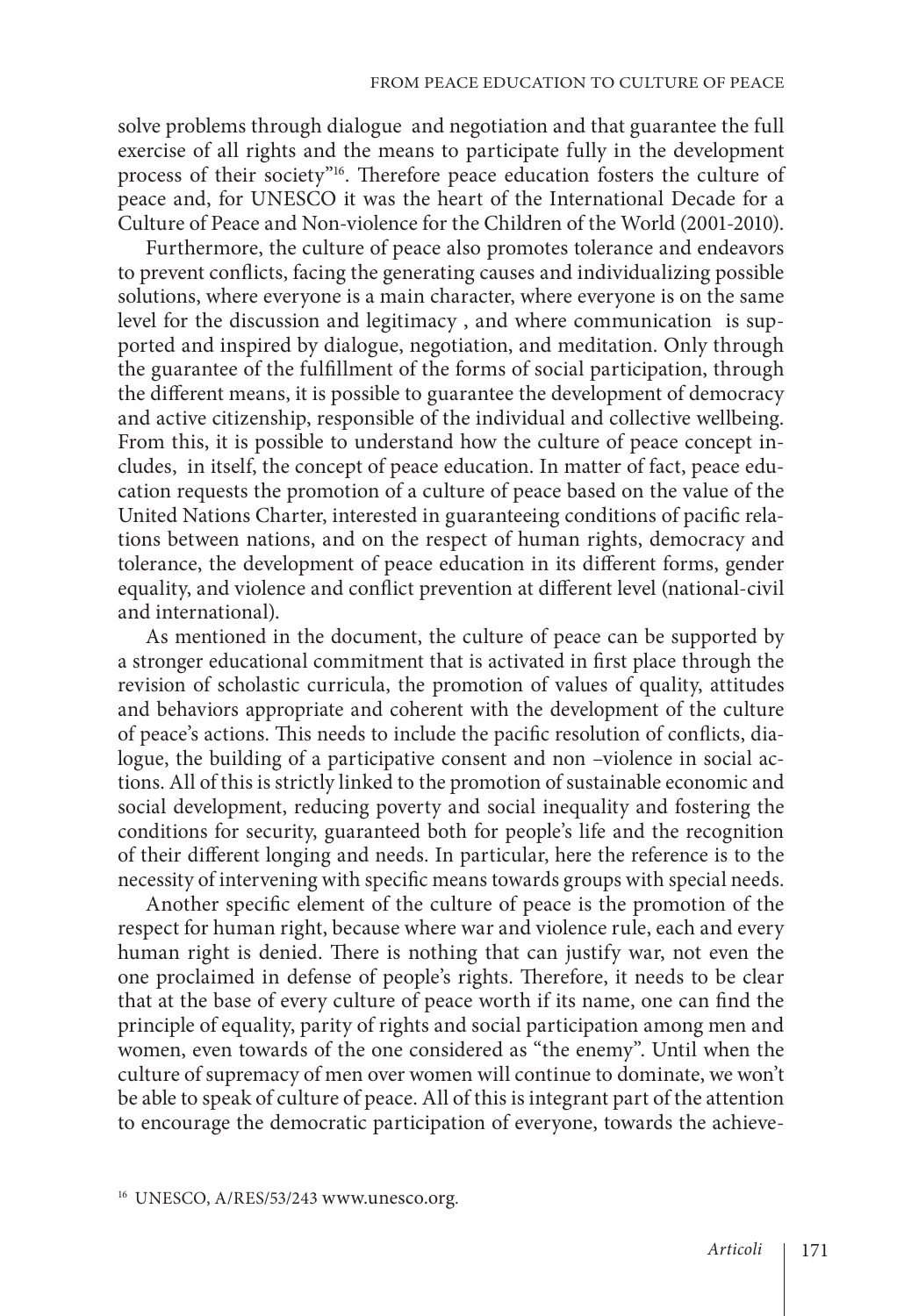ment and maintenance of peace and social and environmental security 17. The commitment for the creation of democracies, more and more transparent and capable of answering, with adequate means to social and economic lack of balance made by several financial crisis waves, needs the individualization of adequate tools to understand the superior powers, generated by the noxious part of globalization, beyond appearances and mass media superficialities.

The culture of peace promotes, as well, actions of understanding, tolerance and solidarity. Only by learning from differences and within differences, it is possible to build the necessary tool for the development of dialogue and active participation. These themes, in particular the one of tolerance, through the course of historical experiences have had connotations nonspecifically positive. A broader understanding of this aspect is given by the consideration of tolerance as the will of allowing the existence of ideas and positions that diverge from one's own and the ones of the group of reference. For UNESCO, this is the way to initiate the process of acknowledgement of the person, in order to guarantee their respect and life. However, tolerance, as mentioned above, can assume a passive form, when it is carried out an action in which the other is ignored and not involved, or heard, but distanced and marginalized; or positive, that expresses itself in an active form through the acts of supporting, endorsing and defending the right of other people to express ideas of peace and democracy 18. Tolerance is a concept that interests not only the sphere of human attitudes and behaviors, but the politics and the strategies of social intervention. Beyond its origin in the history of religious clashes of the 17th century, today, tolerance can be considered an important instrument for the renewal and the launch of pluralistic societies, this because it fosters forms of opening, exchange and reciprocal listening, on top of the research of the aspects that human diversities can have in common.

# 3. *The development of Culture of Peace*

For the development of culture of peace participative communication and free information and knowledge flux are necessary. This poses the question on how to use informative sources with different perceptions of the issues and analysis prospective, and in which way to create information tools such as news, radios and TVs that will make space for different perspectives, involv-

<sup>18</sup> Y. Iram, *Educating toward a culture of peace*, *Information*, USA, Age Publishing, 2006.

 $17$  The subject of security has been analyzed in the international debate through the specific focus of the Human Security, considered the security guaranteed to each human being, groups, and broader communities. This refers to the guarantee of life and development of the person, which satisfies one's own needs in the context where one lives as well as on the whole planet. Human Security issues goes from the guarantee of education for everyone to the access to first necessity resources such as water and food. It is possible to talk about Human Security when the three dynamics, social, economic and environmental, are integrated within the respect of human rights preservation.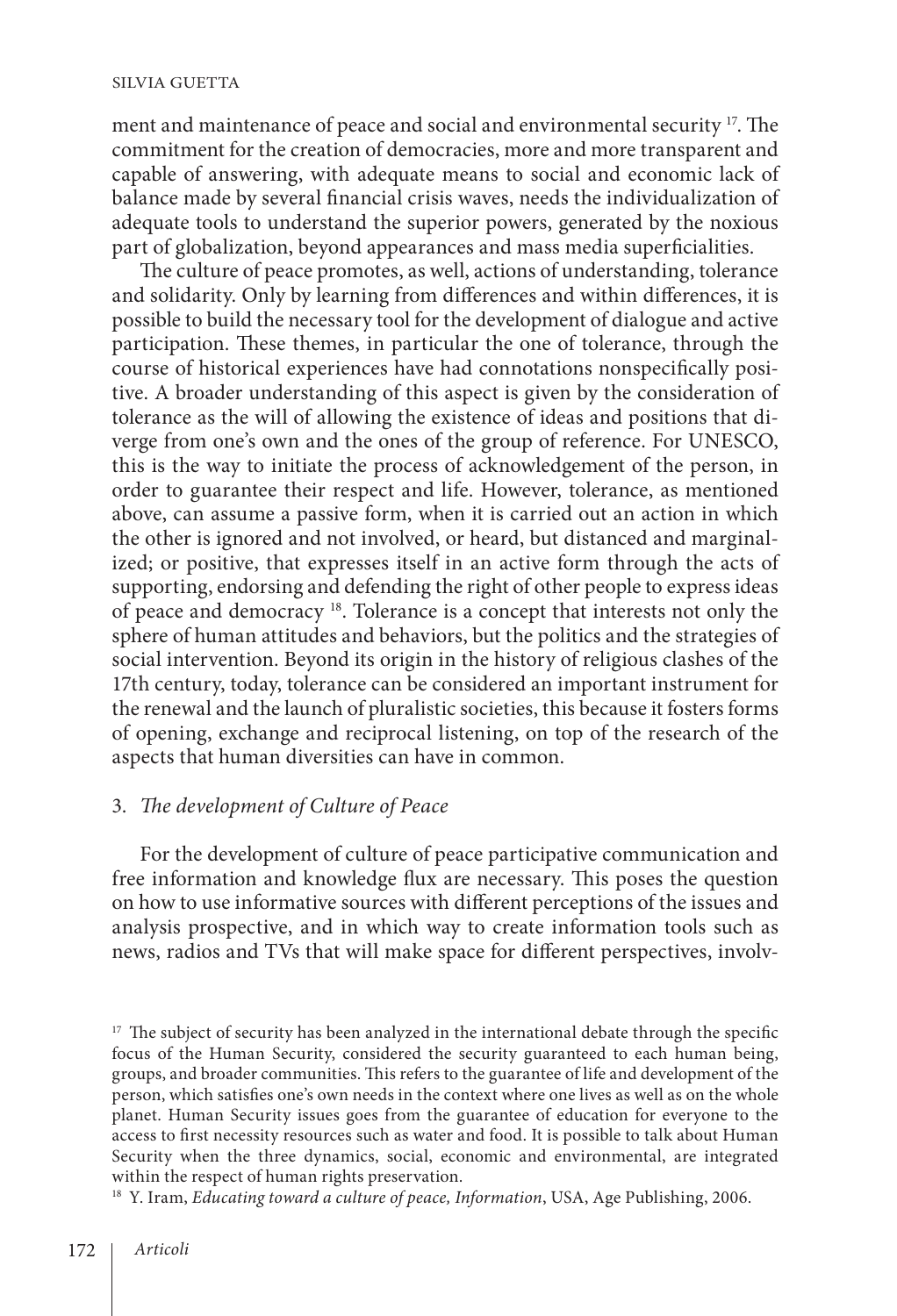ing as well positions that find themselves "enemies" in the conflict. Itineraries like these, that bring into play the reciprocity and the acceptance of the mindset of the Other, become concrete experiences for the development of the culture of living together 19.

Finally, for the promotion of peace and international security, it is necessary to make public and publicize each and every social and cultural commitment oriented to nourish the idea that human society does not depend on weapon production produced by society, but on the capacity that society has to grow at the social and cultural level. This must lead to increase every effort and commitment for the negotiation of pacific agreements, the elimination of weapontrafficking and the creation of humanitarian actions intra and post conflict 20.

A special attention needs to be reserved to the necessity of intervening in those contexts, where there is a high involvement of children and young people in armed conflict. The annual Education For All <sup>21</sup>(EFA) reports, oriented to the identification of educational needs, the achieved interventions and the generated progress in the sphere of the education and the wellbeing of the most disadvantaged communities, show the difficulties encountered by millions of people, adult and children, in those contexts of conflict. Said situations on top of creating situations of high human suffering, vulnerability and social fragility, determine as well a high percentage of children that linger outside the chance of attending a school. More than 40% of children, who do not attend school, live in a country in conflict. These are countries experiencing strong gender inequalities, where people are forced to live with really low levels of literacy.

Conflict areas become problematically dangerous contexts, because of the elevated exposure to direct violence, mostly towards the most vulnerable people, like girls and women. At the same time, they are the cause of destruction of school systems and of those spaces of rehabilitation and shelter<sup>22</sup>. In

<sup>22</sup> UNESCO, The Hidden crisis: Armed conflict and education, EFA Global Monitoring Report *2011*, Paris, UNESCO, 2011.

<sup>&</sup>lt;sup>19</sup> Among the many examples we can mention one: The Palestine-Israel Journal of politic, economics and culture, http://www.pij.org.

<sup>20</sup> http://www3.unesco.org/iycp/uk/uk\_sum\_cp.htm.

<sup>21</sup> http://portal.unesco.org/education/en/ev.php-URL\_ID=42579&URL\_DO\_ TOPIC&URL\_SECTION=201.html Education For All is a program launched by UNESCO in order to provide a qualified base education for all children, young people and adults that still live in a condition of analphabetism. The first time attention was drown to this problem was in 1990 by the different international organizations affiliated with the United Nations and interested with issues related to education, children's rights and human development (UNESCO, UNDP, UNFPA, UNICEF). Ten years later, in 2000, the international organizations, making their own problems related to those collectivities still living a lack of instruction, expressed in Dakar the commitment to achieve instruction for all by 2015. Six fundamental goals, necessary to reach this result, were identified: spread an early the nurture and education for early childhood, guarantee a free and mandatory education for everyone, promote the education of young people and adult to life skills, increase the literacy of adults by 50%, reach gender parity and equality, improve the quality of education.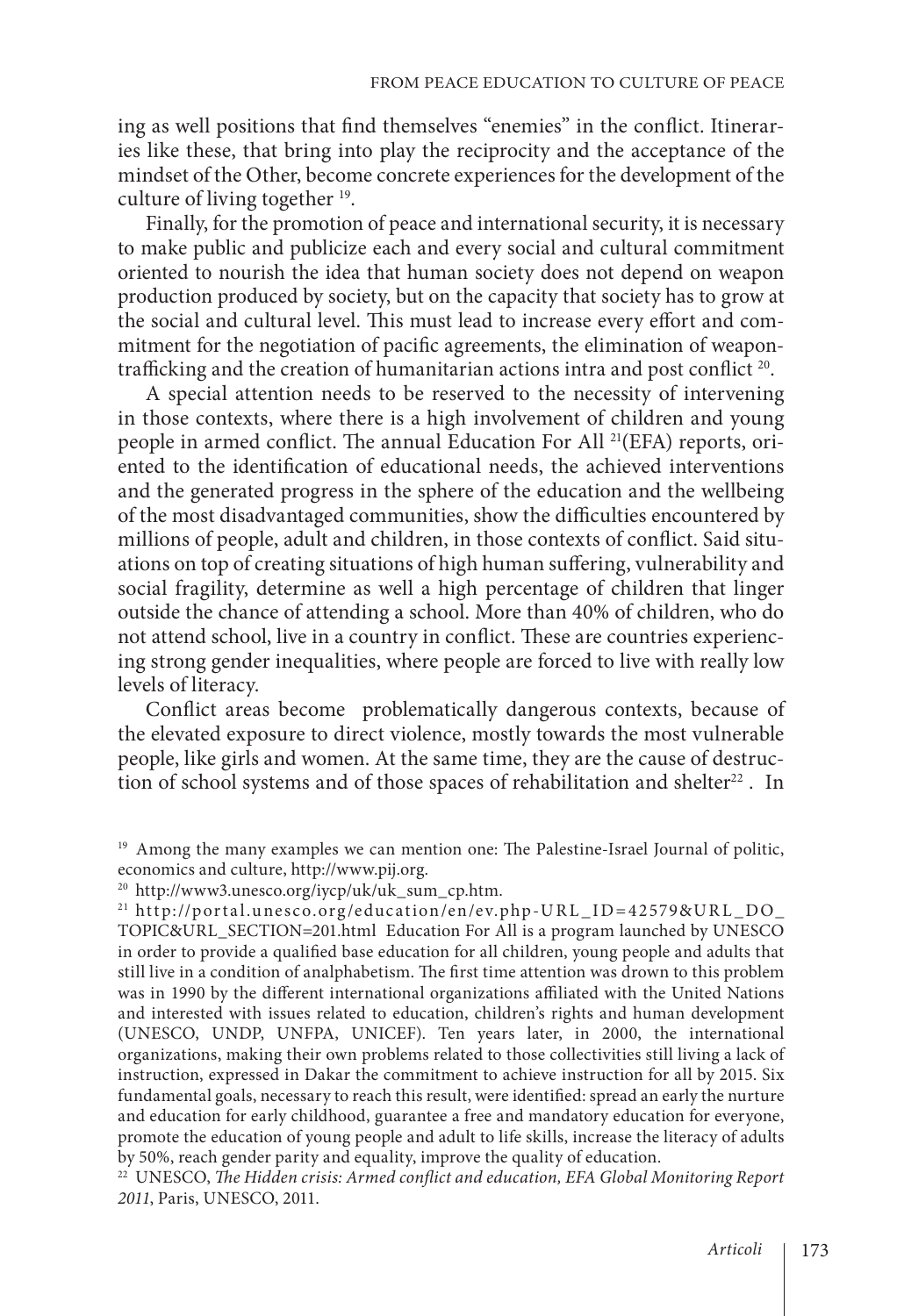this settings peace education includes a series of aspects that belong to education in emergencies <sup>23</sup>. This specific aspect considers the necessity to put in a priority position, the subject of education in situation of natural disasters and/or social and military conflicts of different level and entity. In many contexts of emergency, school and the attention to early childhood and youth need linger in shadows comparing to social necessity such as those related to health, medicine and food, that right away awaken the interest of humanitarian organizations. Children's problems about their life, about their environment's safeguard do not represent a priority, nor an immediate need. For these children, whose estimate is around ten millions, the right to formal education is not guaranteed. The intervention of peace education become in this case, a necessity to fulfill the right to learn and to the wellbeing of early childhood and youth, as well as, a starting point to understand the responsibility and resource that education can give to the upkeep or lack of conflict.

The inadequate attention for a sudden intervention to support the guarantee of education in situation of disaster or conflict is due to the fact that, historically, instruction has been viewed as a part of an intervention that involves a long period of life, instead of a necessary intervention to answer to emergencies <sup>24</sup>. Education in emergency situations can be defined as a set of planning activities, linked and integrate, that allow and foster the development of structured learning processes, oriented towards the construction of better and peaceful living conditions, in moments of acute crisis and/or places of instability<sup>25</sup>.

Facts have in many cases showed that the difficult situations for communities continue for a long time and that, beyond the emergencies of the first humanitarian aids, it is necessary to promptly intervene with further efforts and commitments. A different perception of the issue should be adopted, to realize a first return to normality and the recovery of the people involved. The effects of disasters and conflicts, in fact, last generally many years and this implies that children remain out of reach by the chance of returning to their natural and appropriate educative space, vital and essential for their growth. For a long time, it was not enough considered that the lack of priority, regarding the safeguard of children's rights, not only in nutrition, health and safety – surely fundamental for their wellbeing and for, as much as possible, their balanced growth – but also concerning education, play and the fantastic, imaginary and creative children's world, has an equal right to be considered as a priority. The absence of this kind of intervention leads to a vicious circle which makes the settings fragile and dependant on conflicts and local powers. It is, then, clear that interventions to activate educational and school itineraries need to represent a priority, because their lack place people in situations of ignorance

<sup>23</sup> http://www3.unesco.org/iycp/uk/uk\_sum\_cp.htm.

<sup>&</sup>lt;sup>24</sup> http://www.ineesite.org/post/about\_education\_in\_emergencies1/.

<sup>25</sup> Save the Children, *Education in Emergencies: A toolkit for starting and managing a programme*, London, Save the Children UK, 2008.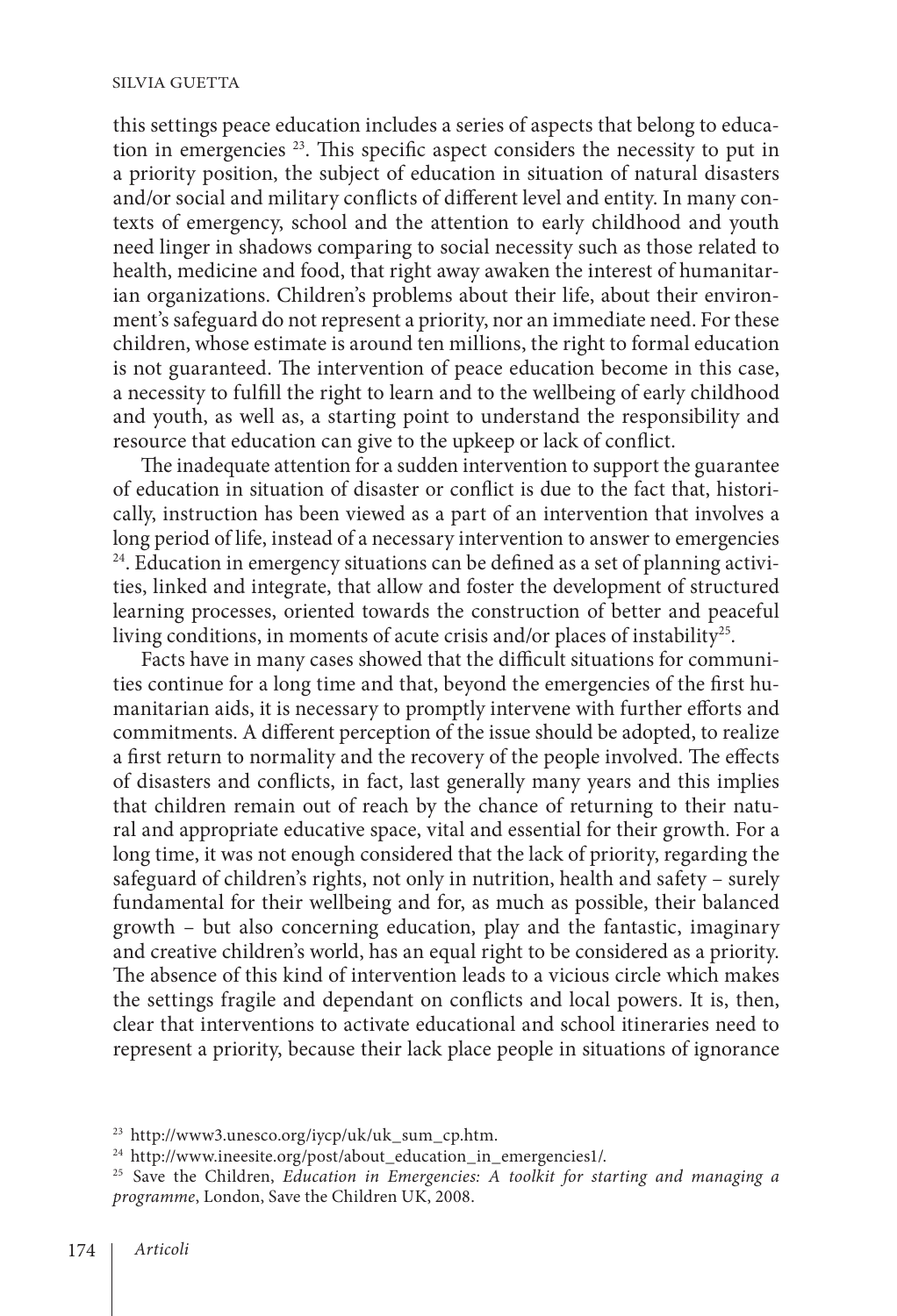and vulnerability, therefore, at-risk of social marginalization, which does not let them contribute to social change. In situation of crisis, conflict or natural disaster, children are the first to be affected, not only for the serious situation, but also for trauma and fear experience. These are contexts where it is easy to lose relatives, to remain alone, to have not a known and safe place to live, to easily fall in the net of violence. For children living these experiences, where important reference points for their growth and development are lost, dangers of getting involved in even more traumatic experiences are high. In these situations, where the vulnerability and difficulties of children are high, it is necessary to act rapidly through direct and indirect educative forms. The first ones directly address children to avoid trauma and vulnerability increase, the second ones prevent situations of further increase of children's difficulties. At the same time, they try to create situations of social and political awareness, as well as, of financial contributions that satisfy the education needs of children. In these contexts, education can both save the life of those that are involved in the disaster, and support life providing physical protection, psychosocial support, survival skills, environmental and cultural knowledge<sup>26</sup>. In emergencies, priority must be given to the return of children to school, after the disaster, or as soon as the acute moment of the conflict has passed. This can help children and relatives to find again a sense of routine and normality, contributing to the identification of new spaces for social interactions and support. These are spaces of specific structured activities, where children are helped to give reinforcement to their original resilience and to try to answer in an immediate way to the experienced trauma<sup>27</sup>. These approaches require a deep attention and sensibility about how children's feelings silently move and speak. In certain cases, children do not show what and how much deeply hit them. They do not tell what happened to them or what they saw. Many actions of daily life can suddenly become an experience of stress, fear, and emotional disorder<sup>28</sup>.

Recently, the understanding of this issue became clearer. In particular, INEE Network<sup>29</sup>, to whom international governmental organizations, research centers and NGOs belong, has considered, as a priority, to work to provide a quality instruction, also inclusive of aspects such as physical wellbeing and psychosocial protection, because this represents an important investment for the safeguard of people's life. Familiarity with the causes of violence, people's exploitation, poverty's conditions and human rights, as well as of those related

<sup>26</sup> Save the Children, *Education in Emergencies.* op.cit.

<sup>27</sup> A.E. Calò Livnè, *Giù le maschere. Il bene è in ognuno di noi*, Milano, Proedi Editore, 2005.

<sup>29</sup> Inter-Agency Network for Education Emergencies.

 $28$  In the latest years an important scientific research on the problems related to the effects of trauma on people has developed. PTSD (Post Traumatic Stress Disorder) is considered a problematic mostly linked to adults, while for childhood and youth the identification of the problematic and its causes appear more complex. A. Dyregrov, *Supporting Traumatized Children and Teenagers: A Guide to Providing Understanding and Help*, London Jessica Kinksley Publishers, 2010.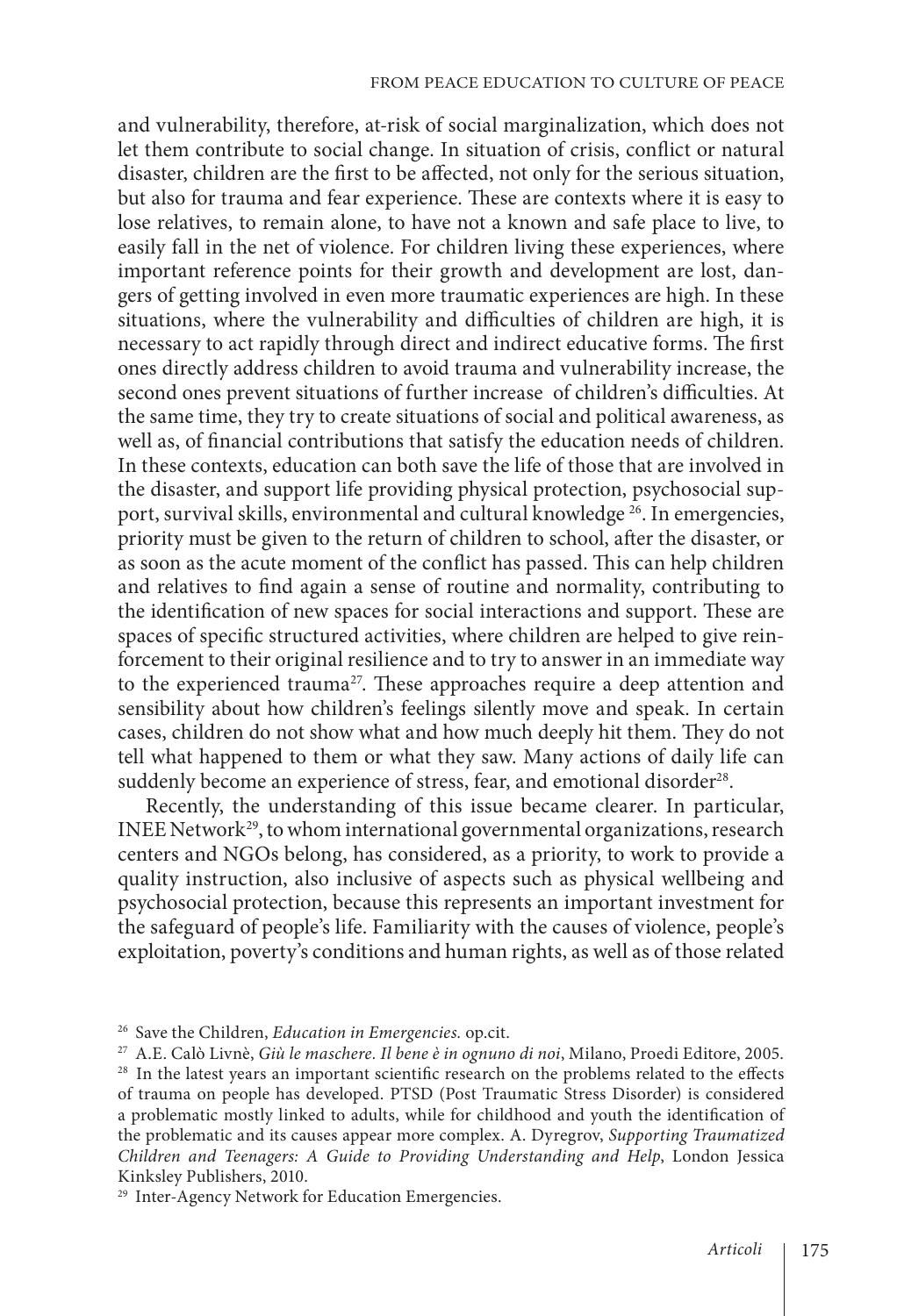#### SILVIA GUETTA

to natural disasters, is needed to guarantee people's survival and social welfare. In other words, a quality education that keeps in mind social and environmental set of problems, at local and global levels, can save the life of many people. People are, in fact, directly and responsibly involved in events, they are committed for a different future and do not remain passive and dependent on events. Situations of violence in many cases lead to submission, generated by fear and incapability to see alternative solutions to their own condition. When a child is in a safe and stimulating learning environment, he has less chance of being sexually and economically exploited or exposed to high risks that can easily affect excluded and/or disadvantaged populations, like in cases of recruiting in terroristic organizations or of participation to organized crime. Knowledge and education acquisition can give general information that reinforce the necessary skills of survival in these war and postwar settings, facing the presence of minefields and of dangers often due to widespread infectious diseases like HIV/AIDS<sup>30</sup>. In these environments, peace education represents an important occasion to support social change, through the review of curricula, the involvement of all interested parts in the resolution of social, environmental, political and economic issues through the creation of different participative forms and a direct investment in the formation of quality educators and teachers. The nature of the interventions needs to be integrated and capable of answering in an holistic way, producing situations of change having the goal of guaranteeing the safeguard and the wellbeing of people, and, at the same time, of creating participative conditions that are rarely present – if not completely absent – in social settings of vulnerability<sup>31</sup>.

Peace education represents an innovative proposal to promote the cultural change in emergency settings, since it can provide assistance to innovative school programs, modify internal processes of instruction, stereotyped by the social hostilities and forms of social exclusion. It can modify curricula, guaranteeing a higher quality education and, through the identification of social, cultural, and economic obstacles, limiting free access of everyone to education, increase and complete the participation of all children to benefit in the school system. It is necessary to always work by involving the entire com-

<sup>30</sup> *Ibidem.*

<sup>&</sup>lt;sup>31</sup> The condition of social vulnerability is characterized by aspects that concern stagnation, tension and the high risk for people's life, sporadic violence, political instability and similar factors, that create ongoing erosion for the growth of communities and their wellbeing. This condition represents a difficult and heavy obstacle to the realization of positive conditions for a pacific coexistence. In front of this situations, interventions of change of whom education and formation are active part and a specific responsibility, have to consider the possibility that this needs to happen from the bottom up, with a conscious involvement of people, as well as through precise political actions, that reveal themselves as weak and incapable of guaranteeing safety and social wellbeing for people. J Mosselson, W. Wheaton, P.J. Frisoli, *Education and Fragility: A synthesis of the Literature*, "Journal of Education for International Development", 4\_1, April 2009.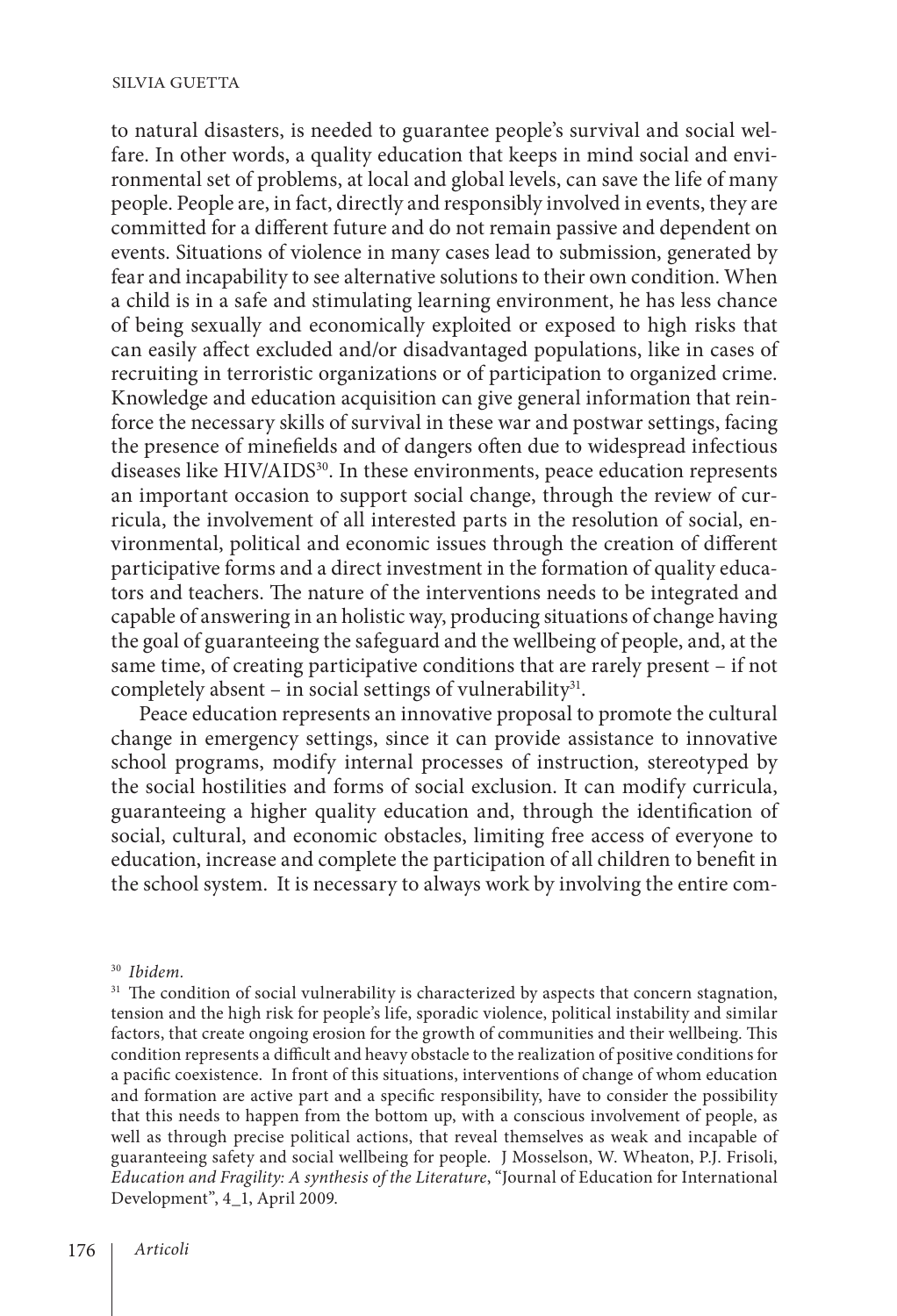munity, which is affected by crisis and emergency needs, because it is essential that everyone can understand the opportunity and possibility of building new educational systems to improve life quality of people and communities. This means that intervening in a concrete way for social transformation, through the creation of programs, allowing access to education to previously excluded groups from education, like: girls, differently abled children, indigenous communities, needy and sick people, and young women. The optimistic commitment to education allows to see that crisis can become a chance for change. The use of human resources that can emerge in these settings, helps teaching new competences and values to community members, for example: the importance of school integration and active participation, the necessary conditions for a pacific coexistence, tolerance, human rights, conflict resolutions and respect and conservation of the environment and its diversity<sup>32</sup>.

A rather critic worldwide scenery is the one of children living alone or with families as refugees or asylum-seekers. In many cases, as already showed in emergency interventions, education for refugee children living in transit camps, at the margins of social context of countries, must represent a fundamental component for the protection and safeguard of children's development. The international organization UNHCR<sup>33</sup> is the responsible organism to supervise, in concentration with other local and international partners, the interventions for the realizations of educative situations of quality during the forced stay of children in the camps. Differently from emergency situations, the condition of sufferance of children that live in these conditions, can be present from birth. The first attentions towards this problem began in 1951, following the definition of a specific Convention highlighting these people's issues. The status of refugee requires a precise legislative intervention by countries within the international conventions. It considered a refugee a person that "has escaped from their country" for fear of being persecuted for reasons related to race, religion, nationality, membership to a specific social group or political opinions.<sup>"34</sup>. Refugees' reality is often characterized by the experience of forced relocation and loss of home and familiar place, besides family and community groups. The fundamental aspects that peace education carries out in this setting address the maintenance of reference with own cultural roots of origin and community identity. The rooting out from their own lands has to be considered with attention and care in educative processes, often more oriented to guarantee the learning setting necessary to acquire knowledge and essential competencies to understand and promote gender equality, pacific coexistence ad relation among different ethnic com-

<sup>32</sup> INEE, *Minimum standard for education: Preparedness, Response, Recovery*, INEE, NY, 2010.

<sup>33</sup> United Nations High Commissioner for Refugees http://www.unhcr.org.

<sup>&</sup>lt;sup>34</sup> Art. 1 Convention relating to the Status of Refugees, 1951.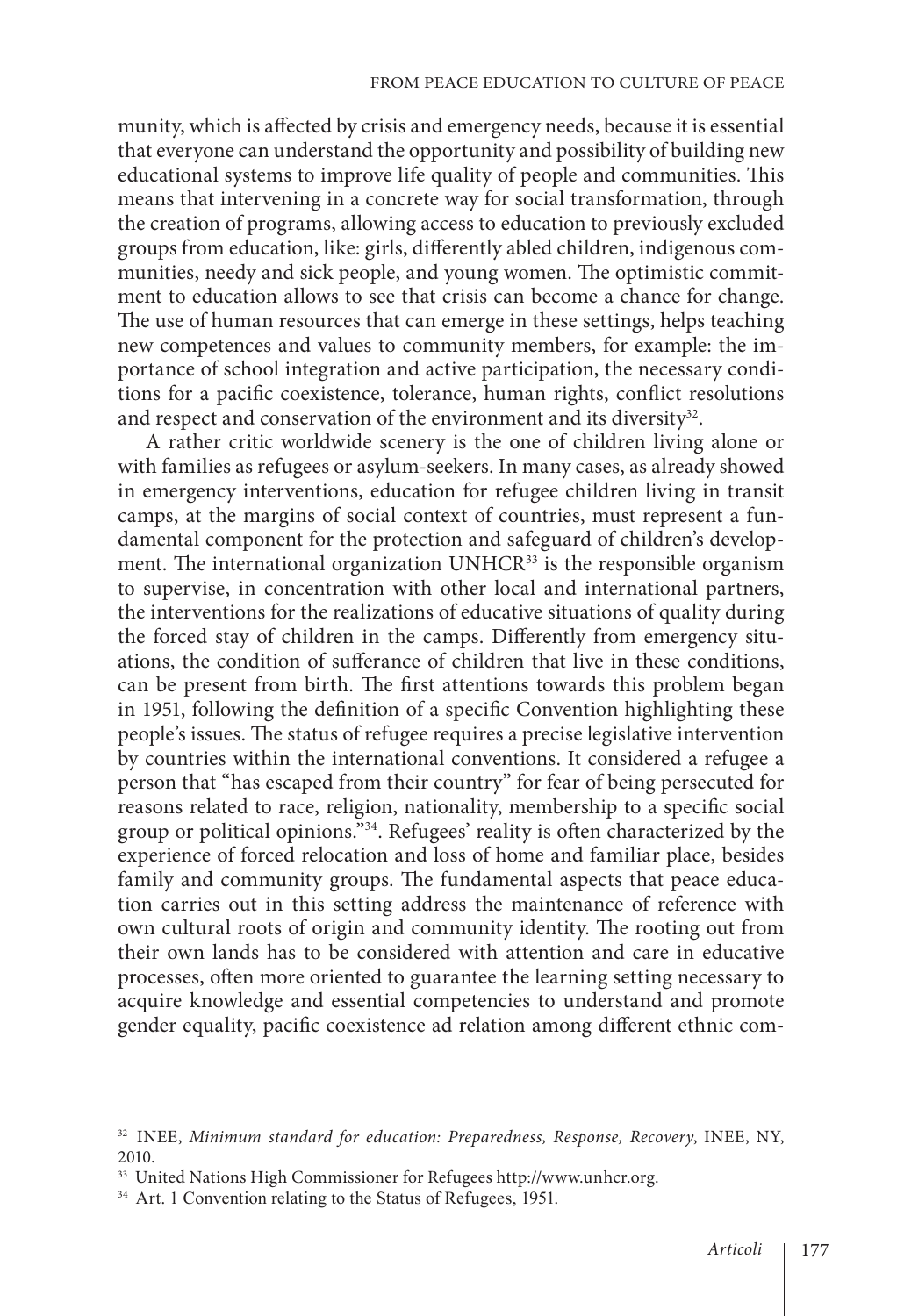munities<sup>35</sup>. The condition of refugees, in many cases, makes the possibility for children of regularly attending school, problematic. International interventions and funds allow it, establishing, as an essential goal, that these children can regularly attend primary school, as a fundamental base for any possible knowledge development. In the specific, learning process is oriented to guarantee refugees to live/survive to difficult psychological, social, environmental conditions, having a healthy and productive life. According to the protocols of intervention, this can be reached if besides basic school competencies, children can also be prepared for competencies, allowing a peaceful life, respecting human rights and conflicts roots understanding. The interventions in this context, as those aforementioned, require a primary commitment for teachers' and educators' education, which is able to answer to these needs and to those of children. Teachers' education, although representing a starting point for every education reform undertaking change and innovation tasks, has not gained a priority level, yet, that can assure the success of best humanitarian and social politics. Training and recruitment of these professional profiles is still scarcely monitored and retribution level is very low.

Finally, the development of culture of peace can be seen in a gender perspective. Within this perspective there is, above all, the necessity to understand and change patriarchal and sexist culture. Rooted culture that fosters and justifies continue violent acts against girl-children and women. The war context reinforces and exploits gender stereotypes and exacerbates, even encourages, violence against women. "Changing these circumstances, devising a peace system, and bringing forth a culture of peace requires an authentic partnership between men and women. Such a system would take fully into account the potential and actual roles of women in public policy and peace making as advocated in UNESCO's Statement on Women's Contribution to a Culture of Peace"36. This means that education for gender equality is an essential component of education of education for a culture of peace.

## *Bibliography*

- A. E. Calò Livnè, *Giù le maschere. Il bene è in ognuno di noi*, Milano, Proedi Editore, 2005.
- A. Dyregrov, *Supporting Traumatized Children and Teenagers: A Guide to Providing Understanding and Help*, London, Jessica Kinksley Publishers, 2010.
- R. Farnè, *La scuola di Irene. Pace e guerra in educazione,* Firenze, La Nuova Italia, 1989.
- J. Galtung, *Peace research, education, action,* Copenhagen, Ejiers, 1975.
- J. Galtung, *Essay in peace research,* Copenhagen, Ejiers, 1980.

<sup>35</sup> UNHCR, *Education Strategy*, Geneva, 2012.

<sup>36</sup> B.A. Reardon, *Education for a culture of peace in a gender perspective,* UNESCO, Paris, 2001.